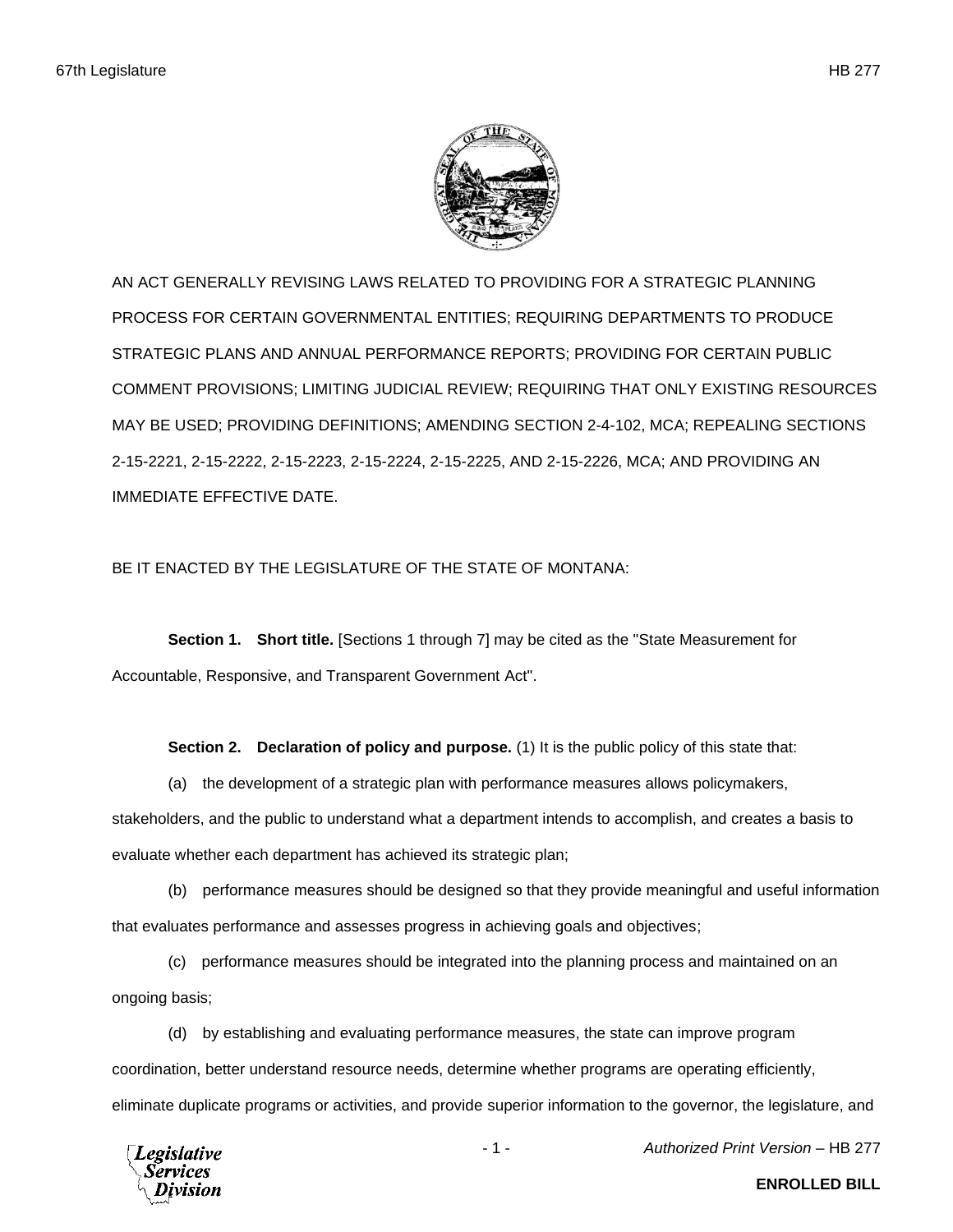the public.

(2) It is the purpose of [sections 1 through 7] to provide for a strategic planning process for state government that results in the development of performance measures to facilitate efficient, transparent, accountable, and responsive government services with annual performance reports to optimize the performance of state government.

**Section 3. Definitions.** As used in [sections 1 through 7], unless the context clearly indicates otherwise, the following definitions apply:

(1) "Annual performance report" means a written annual review and assessment of the outputs and outcomes of a department as compared to its established strategic plan and performance measures.

(2) "Department" means each entity listed in  $2-15-104(1)(a)$  through  $(1)(p)$ .

(3) "Goal" means a specific, quantifiable goal or target related to a performance measure that is adopted by a department.

(4) "Mission and vision statement" means a written statement describing a department's purpose, what it intends to do, and whom it intends to serve.

(5) "Performance measure" means a written or electronic monitoring tool that is designed to assess what a department aspires to achieve pursuant to a published strategic plan and is intended to help guide government and make it accountable. Where feasible, performance measures must be quantitative. Performance measures are intended to focus on a department's efforts in implementing legislative intent, prioritizing goals and objectives, and allocating resources.

(6) "Strategic plan" means a written plan prepared by a department that contains the mission and vision statement, goals, and objectives that a department intends to accomplish, that is used to guide the ongoing and proposed activities of a department with performance measures for tracking success in meeting goals and objectives, that is revised regularly, and that remains in effect until replaced or revised.

**Section 4. Strategic plan.** (1) Each department shall engage in the process of strategic planning and shall produce a strategic plan.

(2) No later than October 1, 2021, each department shall adopt a strategic plan. Each department



- 2 - *Authorized Print Version* – HB 277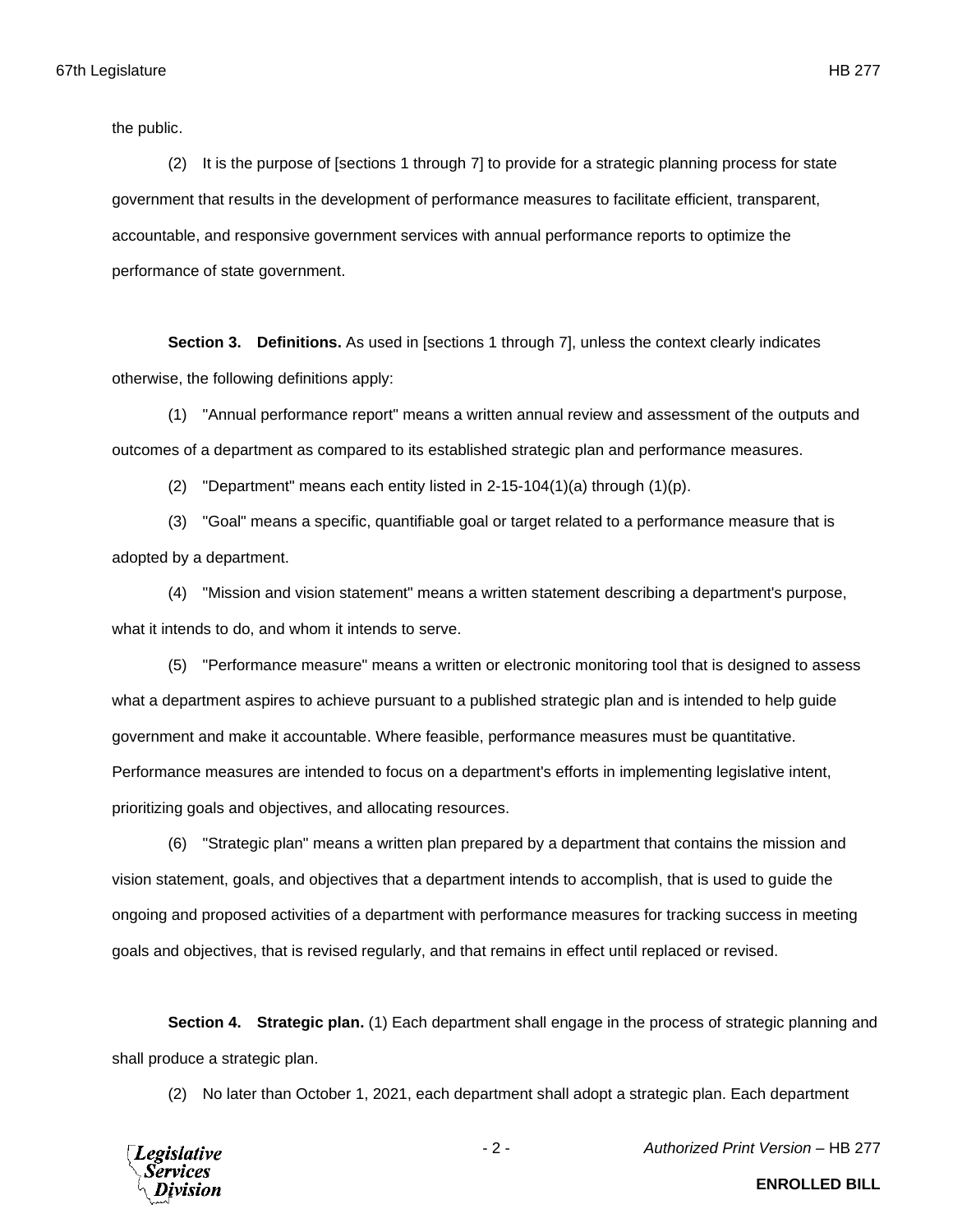shall publish a subsequent strategic plan no later than July 1, 2024, and shall publish a revised plan no later than July 1 every 3 years thereafter.

(3) At a minimum, a department's strategic plan must include the following components:

(a) a mission and vision statement;

(b) a description of the functions and programs of the department, including a discussion of the department's priorities;

(c) goals of the department that reflect the benefits and outcomes the department expects to achieve on behalf of the public or specific groups;

(d) specific and measurable performance measures.

(4) A department's strategic plan, including associated performance measures, may be adopted only after consideration of input from the employees of the department and public comment.

(5) Before adopting a new or subsequent strategic plan, a department shall:

(a) prior to the beginning of the public notice period, give written public notice of the proposed

strategic plan by:

(i) providing prominent notice of the proposed plan and any associated hearings on its website; and

(ii) publishing notice in the Montana Administrative Register of the proposed strategic plan, any

associated hearings, and the dates during which public comment will be accepted;

- (b) hold at least one public hearing on the proposed strategic plan;
- (c) accept public comment for at least 30 days; and
- (d) consider written and oral comments made during the public comment period and post transcripts

of public hearings and written comments on the proposed strategic plan on its website.

(6) The strategic plan adopted by a department must be posted on the websites of the department

and the office of budget and program planning.

**Section 5. Annual performance report.** (1) No later than October 1, 2022, and no later than October 1 of each year thereafter, each department shall produce an annual performance report for the previous fiscal year and distribute it as provided in subsections (3) and (4).

(2) The annual performance report must focus on measuring outcomes rather than process.

**Legislative Services** 

- 3 - *Authorized Print Version* – HB 277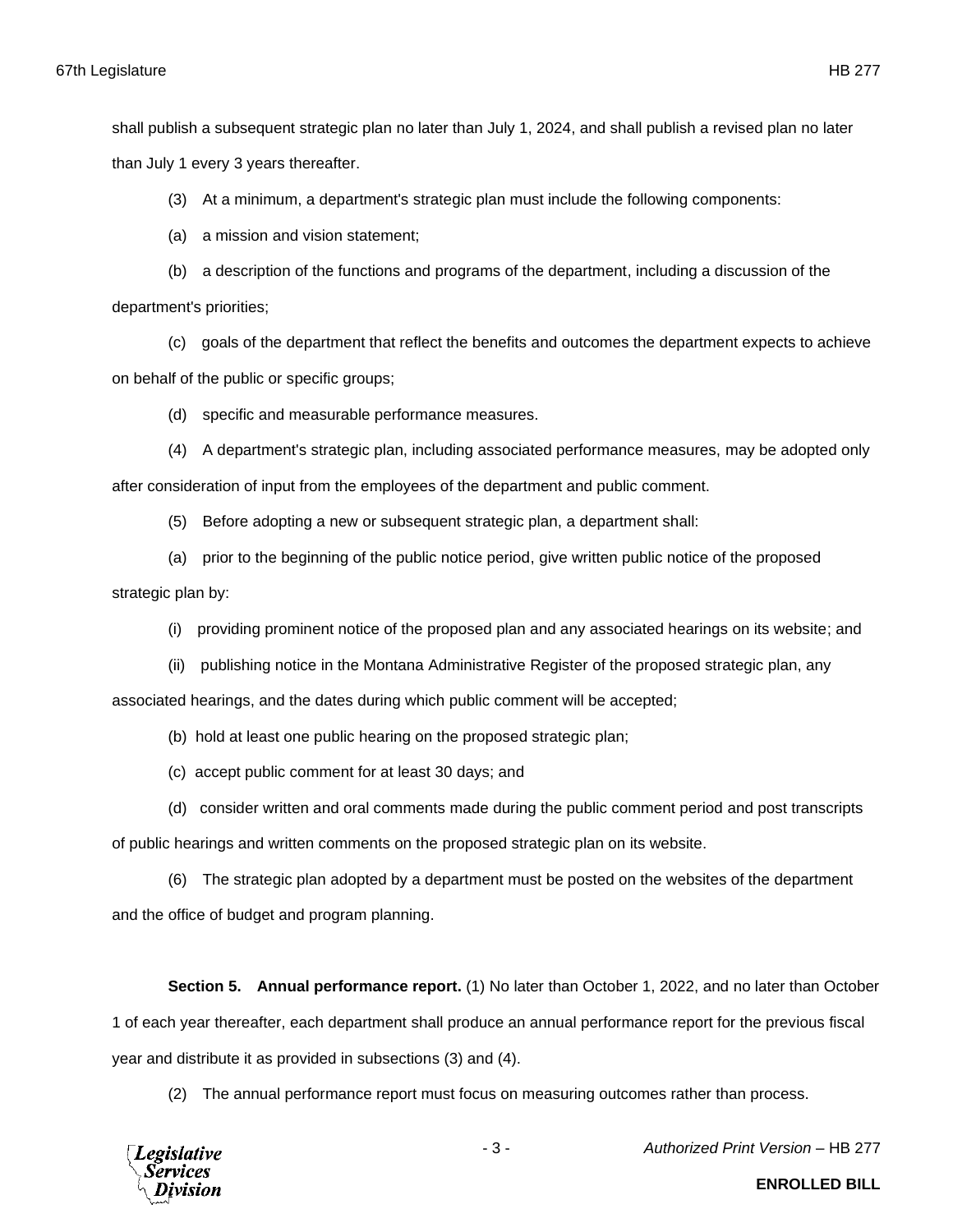Therefore, a department shall identify the preferred outcomes with respect to each performance measure for each department program.

(3) An annual performance report of a department must be posted on the websites of the department and the office of budget and program planning. The annual performance report must include a hyperlink to the department's strategic plan posted on the department's official website.

(4) By October 1 of each year, in accordance with 5-11-210, the annual performance report of each department must be provided to the legislative finance committee and the appropriate legislative policy interim committee provided for in Title 5, chapter 5, part 2.

**Section 6. Periodic assessment and revision of performance measures.** Performance measures must be revised no less frequently than every 3 years. In the annual performance report, a department shall assess whether existing performance measures continue to relate logically to goals and other elements of the strategic plan and to measure preferred outcomes for department programs.

**Section 7. Judicial review.** A department's consideration of input from state employees and public comment in developing or revising a strategic plan is not subject to judicial review.

**Section 8.** Section 2-4-102, MCA, is amended to read:

"**2-4-102. Definitions.** For purposes of this chapter, the following definitions apply:

(1) "Administrative rule review committee" or "committee" means the appropriate committee assigned subject matter jurisdiction in Title 5, chapter 5, part 2.

(2) (a) "Agency" means an agency, as defined in 2-3-102, of state government, except that the provisions of this chapter do not apply to the following:

(i) the state board of pardons and parole, which is exempt from the contested case and judicial review of contested cases provisions contained in this chapter. However, the board is subject to the remainder of the provisions of this chapter.

(ii) the supervision and administration of a penal institution with regard to the institutional supervision, custody, control, care, or treatment of youth or prisoners;

**Legislative** Services

- 4 - *Authorized Print Version* – HB 277

**ENROLLED BILL**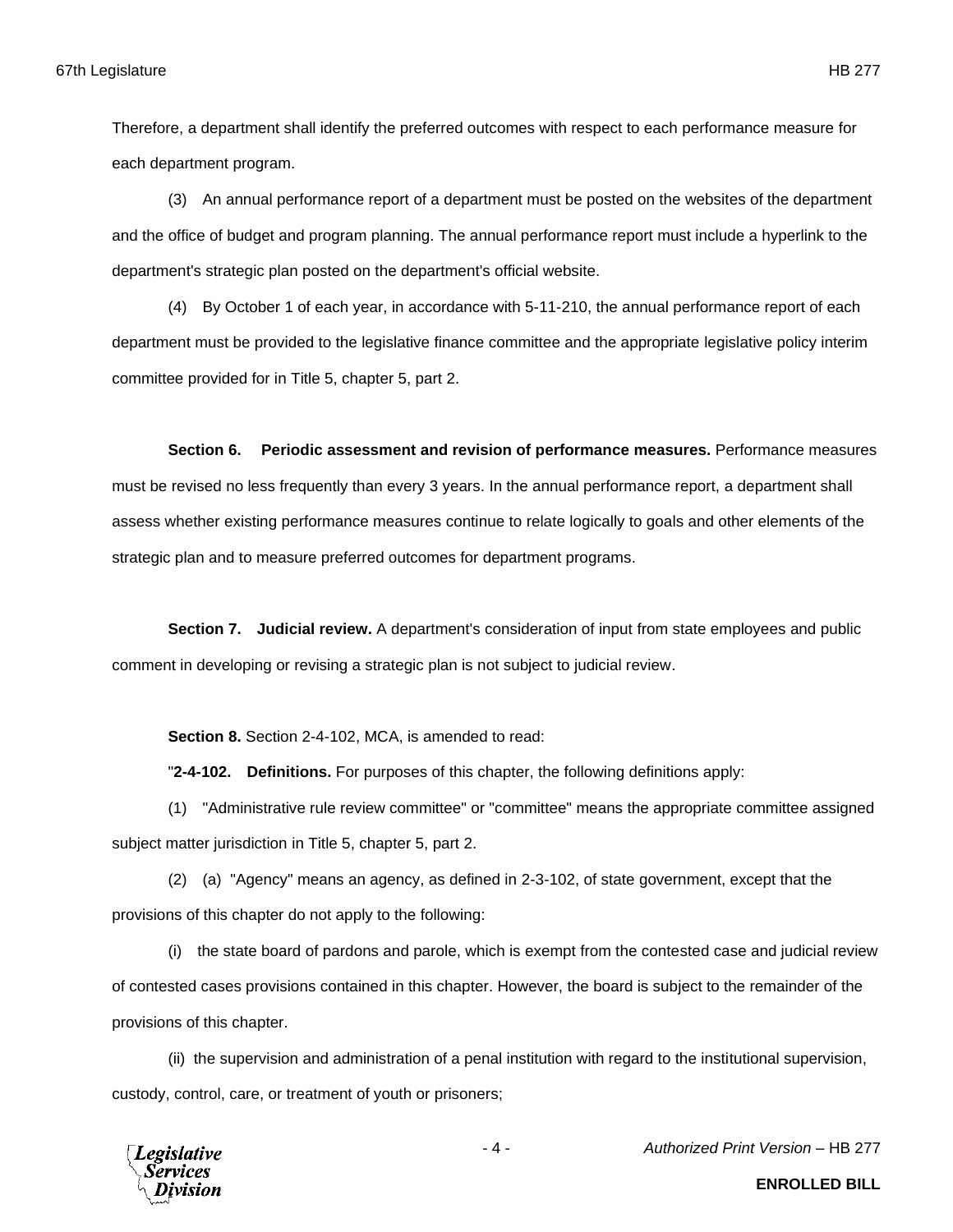(iii) the board of regents and the Montana university system;

(iv) the financing, construction, and maintenance of public works;

(v) the public service commission when conducting arbitration proceedings pursuant to 47 U.S.C. 252 and 69-3-837.

(b) The term does not include a school district, a unit of local government, or any other political subdivision of the state.

(3) "ARM" means the Administrative Rules of Montana.

(4) "Contested case" means a proceeding before an agency in which a determination of legal rights, duties, or privileges of a party is required by law to be made after an opportunity for hearing. The term includes but is not restricted to ratemaking, price fixing, and licensing.

(5) (a) "Interested person" means a person who has expressed to the agency an interest concerning agency actions under this chapter and has requested to be placed on the agency's list of interested persons as to matters of which the person desires to be given notice.

(b) The term does not extend to contested cases.

(6) "License" includes the whole or part of an agency permit, certificate, approval, registration, charter, or other form of permission required by law but does not include a license required solely for revenue purposes.

(7) "Licensing" includes an agency process respecting the grant, denial, renewal, revocation, suspension, annulment, withdrawal, limitation, transfer, or amendment of a license.

(8) "Party" means a person named or admitted as a party or properly seeking and entitled as of right to be admitted as a party, but this chapter may not be construed to prevent an agency from admitting any person as a party for limited purposes.

(9) "Person" means an individual, partnership, corporation, association, governmental subdivision, agency, or public organization of any character.

(10) "Register" means the Montana Administrative Register.

(11) (a) "Rule" means each agency regulation, standard, or statement of general applicability that implements, interprets, or prescribes law or policy or describes the organization, procedures, or practice requirements of an agency. The term includes the amendment or repeal of a prior rule.

(b) The term does not include:



- 5 - *Authorized Print Version* – HB 277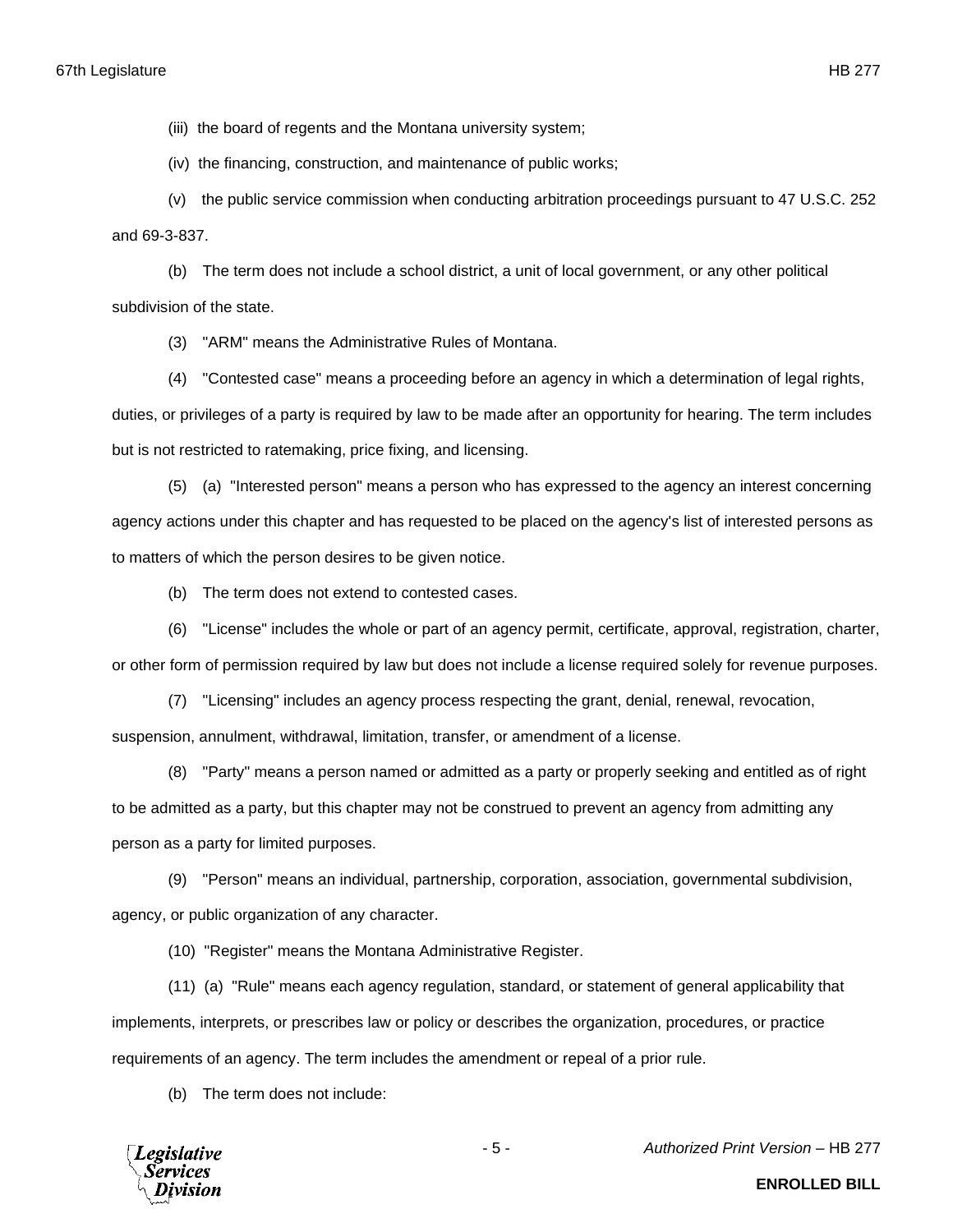(i) statements concerning only the internal management of an agency or state government and not affecting private rights or procedures available to the public, including rules implementing the state personnel classification plan, the state wage and salary plan, or the statewide accounting, budgeting, and human resource system;

(ii) formal opinions of the attorney general and declaratory rulings issued pursuant to 2-4-501;

(iii) rules relating to the use of public works, facilities, streets, and highways when the substance of the rules is indicated to the public by means of signs or signals;

(iv) seasonal rules adopted annually or biennially relating to hunting, fishing, and trapping when there is a statutory requirement for the publication of the rules and rules adopted annually or biennially relating to the seasonal recreational use of lands and waters owned or controlled by the state when the substance of the rules is indicated to the public by means of signs or signals;

(v) uniform rules adopted pursuant to interstate compact, except that the rules must be filed in accordance with 2-4-306 and must be published in the ARM; or

(vi) game parameters approved by the state lottery commission relating to a specific lottery game. This subsection (11)(b)(vi) does not exempt generally applicable policies governing the state lottery that are otherwise subject to the Montana Administrative Procedure Act; or

(vii) strategic planning documents governed by [sections 1 through 7] and published as provided in [sections 1 through 7].

(12) (a) "Significant interest to the public" means agency actions under this chapter regarding matters that the agency knows to be of widespread citizen interest. These matters include issues involving a substantial fiscal impact to or controversy involving a particular class or group of individuals.

(b) The term does not extend to contested cases.

(13) "Small business" means a business entity, including its affiliates, that is independently owned and operated and that employs fewer than 50 full-time employees.

(14) "Substantive rules" are either:

(a) legislative rules, which if adopted in accordance with this chapter and under expressly delegated authority to promulgate rules to implement a statute have the force of law and when not so adopted are invalid;

or



**ENROLLED BILL**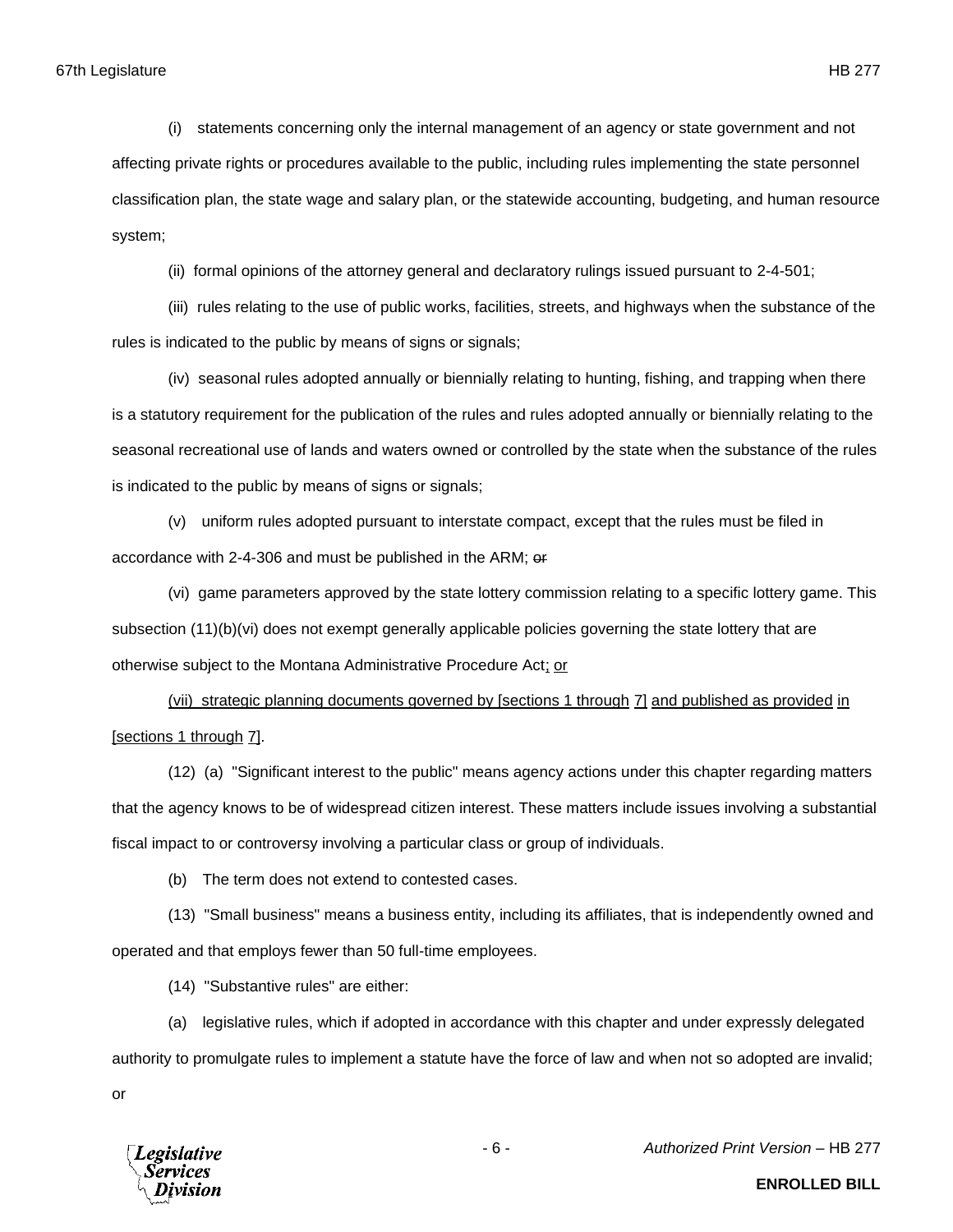(b) adjective or interpretive rules, which may be adopted in accordance with this chapter and under express or implied authority to codify an interpretation of a statute. The interpretation lacks the force of law.

(15) "Supplemental notice" means a notice that amends the proposed rules or changes the timeline for public participation."

**Section 9. Fiscal impact.** A department may use only existing resources to implement the provisions of [this act].

**Section 10. Repealer.** The following sections of the Montana Code Annotated are repealed:

- 2-15-2221. Definitions.
- 2-15-2222. Policy -- performance measures.
- 2-15-2223. Criteria for measurement system.
- 2-15-2224. System requirements -- input from legislative audit division.
- 2-15-2225. Legislative use of performance measures.
- 2-15-2226. Department and agency use of performance measures.

**Section 11. Codification instruction.** [Sections 1 through 7] are intended to be codified as an integral part of Title 2, and the provisions of Title 2 apply to [sections 1 through 7].

**Section 12. Coordination instruction**. If both Senate Bill No. 57 and [this act] are passed and approved, then [section 1(3)(c)(i) of Senate Bill No. 57] concerning performance data from the department of public health and human services must be deleted.

**Section 13. Effective date.** [This act] is effective on passage and approval.

- END -



- 7 - *Authorized Print Version* – HB 277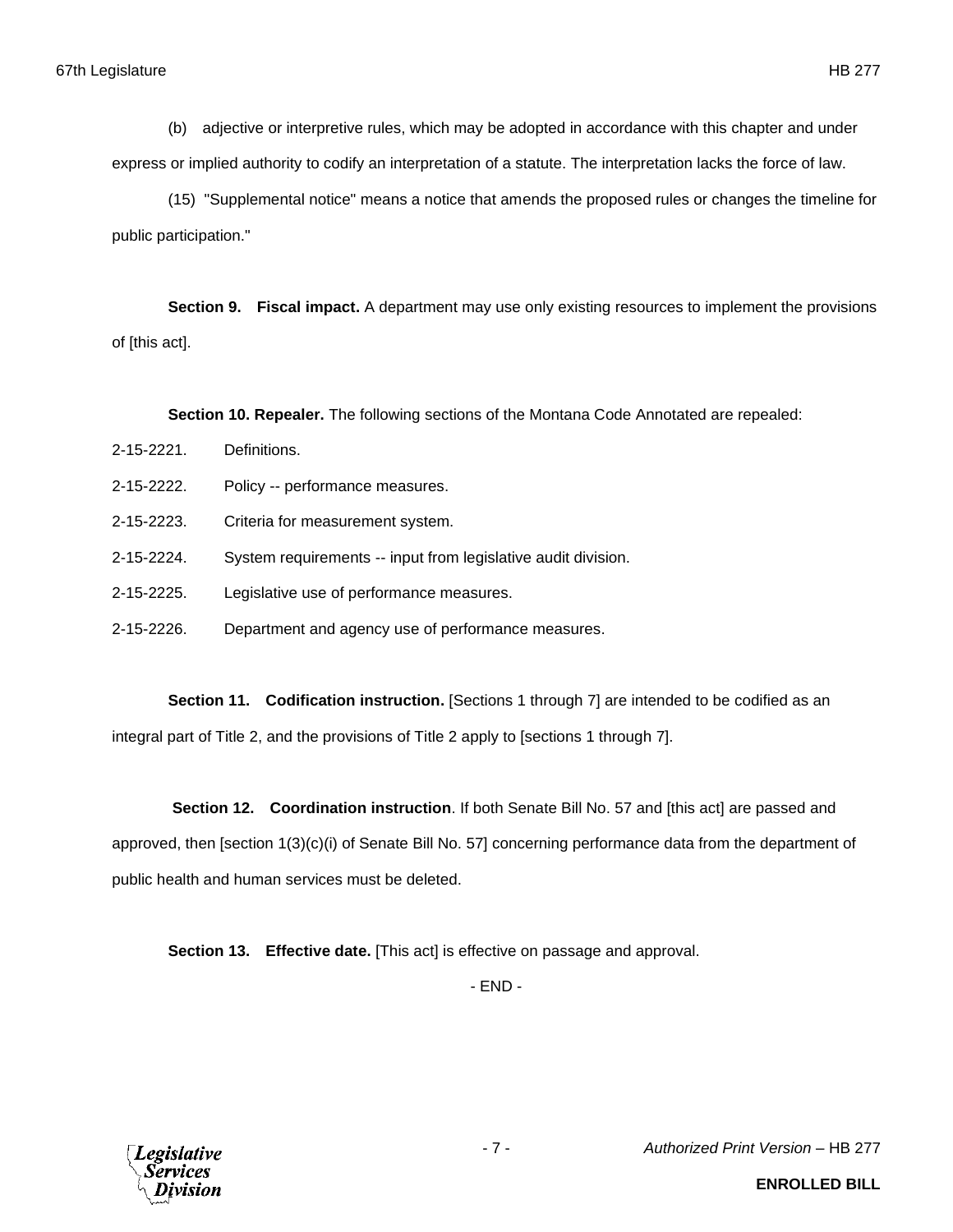I hereby certify that the within bill,

HB 277, originated in the House.

Chief Clerk of the House

Speaker of the House

| Signed this | dav    |
|-------------|--------|
| $\Omega$    | - 2021 |

\_\_\_\_\_\_\_\_\_\_\_\_\_\_\_\_\_\_\_\_\_\_\_\_\_\_\_\_\_\_\_\_\_\_\_\_\_\_\_\_\_\_\_

\_\_\_\_\_\_\_\_\_\_\_\_\_\_\_\_\_\_\_\_\_\_\_\_\_\_\_\_\_\_\_\_\_\_\_\_\_\_\_\_\_\_\_

President of the Senate

| Sianed this |  |
|-------------|--|
| $\Omega$    |  |

\_\_\_\_\_\_\_\_\_\_\_\_\_\_\_\_\_\_\_\_\_\_\_\_\_\_\_\_\_\_\_\_\_\_\_\_\_\_\_\_\_\_\_